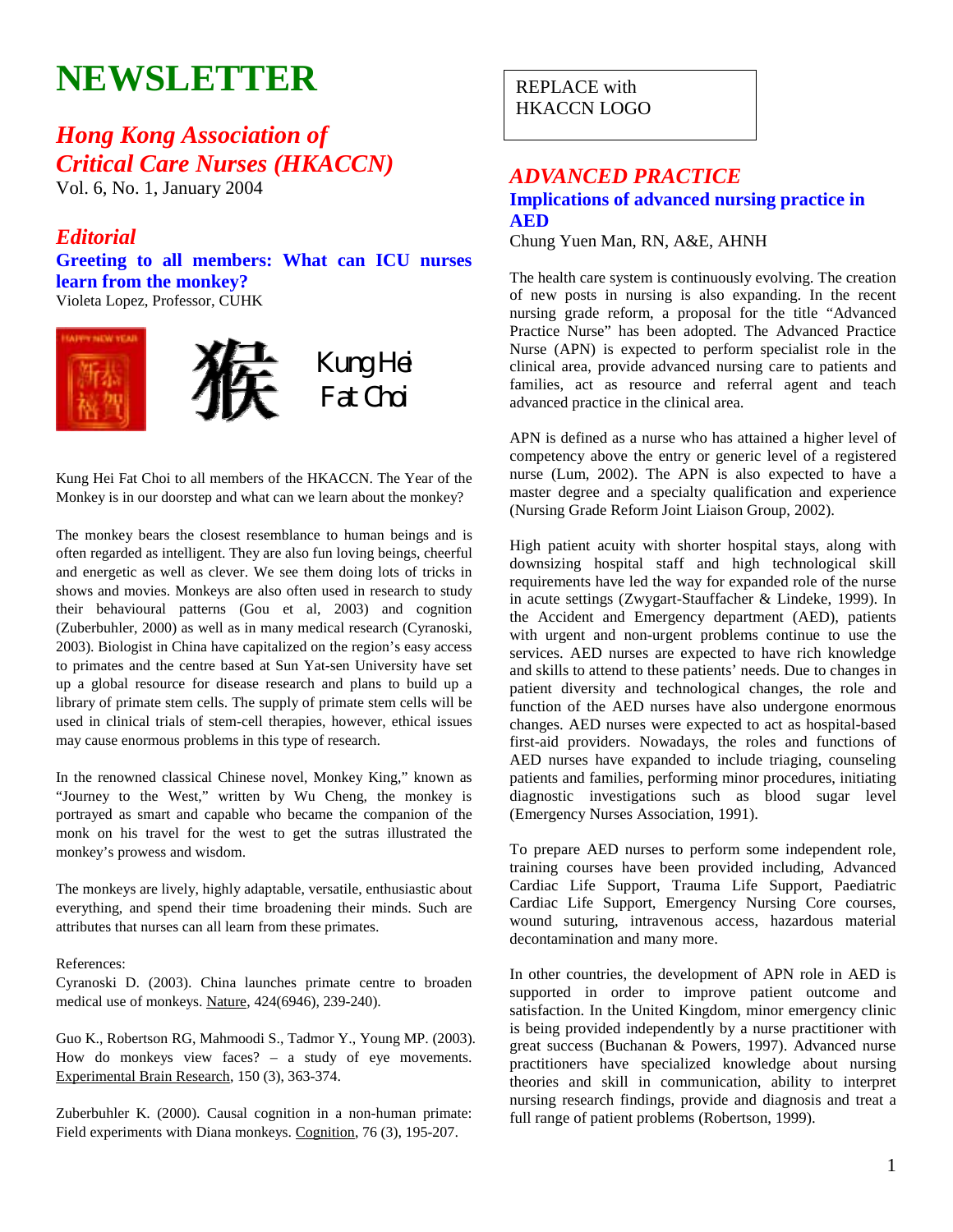The development of the advanced practice nursing in Hong Kong is at its beginning. Although postgraduate nursing education has begun in Hong Kong, the educational preparation at advanced level is still in an embryonic stage. Moreover, there is no formal educational recognition as an ANP and no formal licensure, registration and accreditation of the ANP in Hong Kong (The Nursing Council of Hong Kong, 2001) although the Council provides accreditation for nurse specialists.

As a new post within the health care team in AED, the roles and function of the APN may not be fully understood by other nurses, doctors and patients thereby leading to underutilization (Chang & Wong, 2001). Moreover, professional role conflict may induce conflicting professional agenda of being seen as "mini-doctor" that may threaten the existing status of the physician and change the scene of medical dominance in Hong Kong (Wong, 1998). Hence a job description of the APN must be clearly articulated and be clearly communicated to all those concerned and in particular, to the public consumers so that they will understand and accept this new role of nurses and hopefully contribute to quality patient care in AED.

#### References

Buchanana, L. & Powers, R.D. (1997). Establishing an NPstaffed minor emergency area. Nurse Practitioner, 22 (4): 175-183.

Chang, K.P. & Wong, K.S. (2001). The nurse specialist role in Hong Kong: perceptions of nurse specialists, doctors and staff nurses. Journal of Advanced Nursing, 36 (1): 32-40.

Emergency Nurses Association (1991). Emergency nurses association position statement: advanced practice in emergency department. Journal of Emergency Nursing, 17 (6): 33.

Lum, S. (2002). Recent development of advanced nursing practice in Hong Kong. Proceeding of the 2<sup>nd</sup> Pan-Pacific Nursing Conference, Hong Kong, CUHK, 18.

Nursing Grade Reform Joint Liaison Group (2002). Nursing grade reform in Hong Kong. Hong Kong: Hospital Authority.

The Nursing Council of Hong Kong (2001). The Nursing Council of Hong Kong statistics. Available at http://www.NCHK.org.hk/council.

Robertson, K. (1999). Trauma nursing in advanced practice case study. Canadian Nurse, 95 (4): 18-22.

Wong, F.K. (1998). Health care reform and the transformation of nursing in Hong Kong. Journal of Advanced Nursing, 28 (3): 473-482.

Zwygart-Stauffacher, M. & Lindeke, L. (1999). Settings for practice: working within a changing health care system. In: Mariah, S. & Michaelene, P. (Eds.) Advanced Practice Nurse: A guide to professional development  $(2^{nd}$  ed.). New York: Springer Publishing.

## *REFLECTIVE PRACTICES*  **Advocacy in nursing practice**

Yau Ching Ying, RN, A&E, QEH

Nurses regardless of the setting in which they work spend much time caring for vulnerable people. This vulnerability may arise from a number of factors, including physical or psychological ill health, physical disability, learning disability and just being old. Many vulnerable people will need someone to speak up on their behalf.

In a busy nursing practice, it is very easy to overlook patients' needs, wants and even rights, especially in a setting like the Accident and Emergency (A & E) department. In such a setting, doctors are busy ordering treatments and nurses are busy following orders. Delays are usually not allowed because of the life-threatening situations health care professionals are faced with.

Patient advocacy is increasingly being emphasised as one of the major role of a nurse (Wheeler, 2000). Patient advocacy is a process of caring for, or on behalf of someone who is unable to do so for themselves (Royal College of Nursing, 1992). The notion of patient advocacy is built on the assumption that patients have certain rights and health care providers have a duty to ensure that patient's rights are honoured (Hewitt, 2002). Patients are entitled to have their voices heard, but they are often unable to fend for themselves in the health care system, because of the compromises of illness.

Nowadays, emphasis on patient's rights becomes more and more significant. Nurses are usually regarded as the best person to advocate for the patients because they have better patient rapport. However, in a situation where providing physical care of the patient is a priority and the nurse became too exhausted that often the role of advocacy becomes secondary.

Being a patient advocate needs a certain extent of assertiveness. Potential advocates also need to be aware of the full consequences of acting as one (Mallik, 1997). During the process of advocacy, conflicts may occur especially when the chief concern of the health care professional and the patient is imbalance. Careful handling of this imbalance requires negotiation and good communication skills (Bennett, 1999). The word of advice is for nurses to remember that advocacy stems from a philosophy in which nursing practice is the support of a person to promote his or her well-being.

#### References

Bennett, O. (1999). Advocacy in nursing. Nursing Standards, 14 (11). 4041.

Hewitt, J. (2002). A critical review of the arguments debating the role of the nurse advocate. Journal of Advanced Nursing, 27, 439-445.

Mallik, M. (1997). Advocacy in nursing: a review of the literature. Journal of Advanced Nursing, 25, 130-138.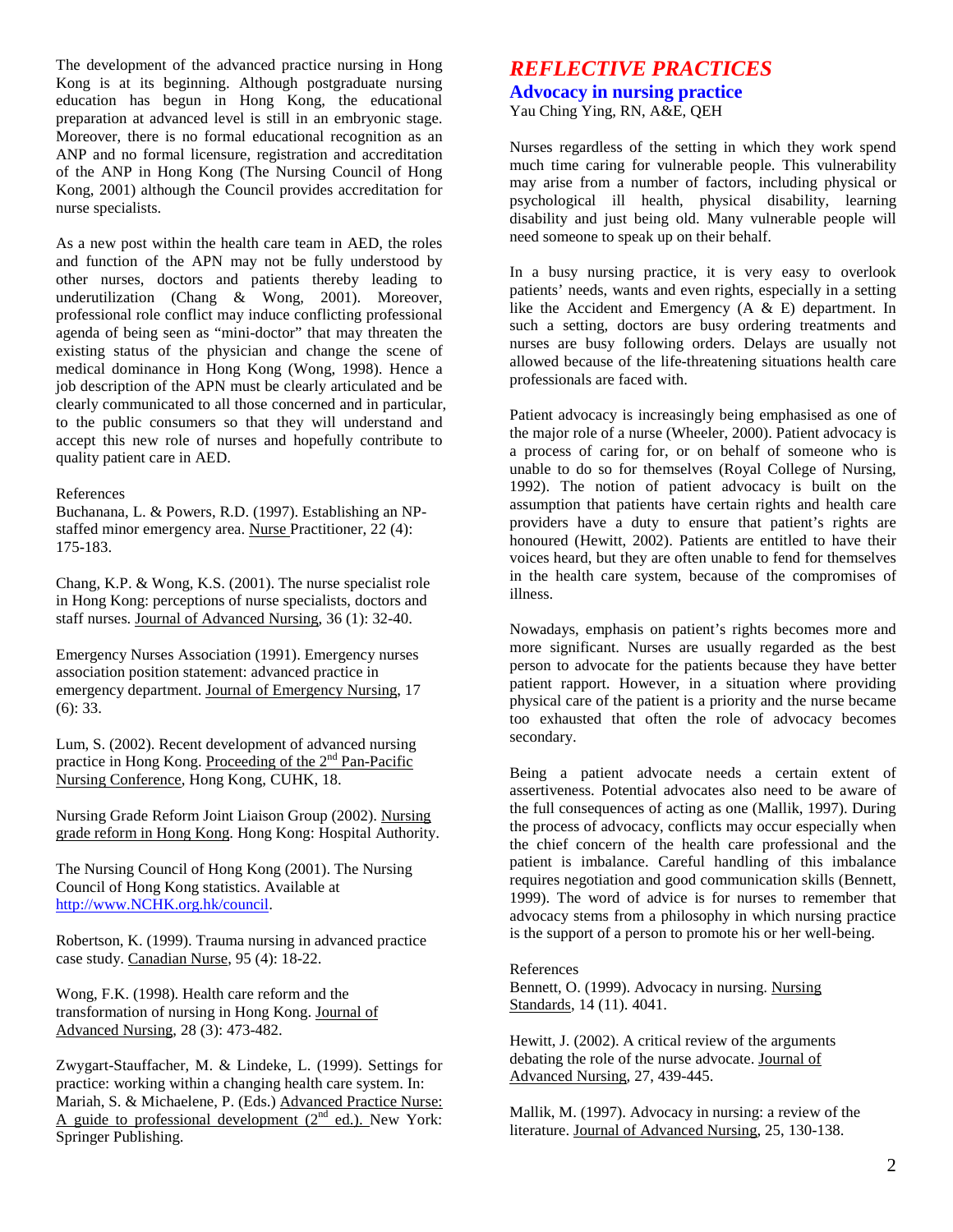Royal College of Nursing (1992). Issues in nursing and health: advocacy and the nurse. Nursing Standards, 14 (1), 40-41.

Wheeler, P. (2000). Is advocacy at the heart of professional practice? Nursing Standard, 14 (36), 38- 41.

## **Modified Borg Scale: A tool in assessing the degree of dyspnea**

Lam Choi Fung, Mabel, RN, AED, QEH

Dyspnea is a common symptom in patients attending the accident and emergency department (AED). Dyspnea is a subjective sensation, this experience can only be perceived, interpreted, and rated by the individual.<sup>1</sup> Patients may present to a triage nurse complaining of labored, difficult or uncomfortable in breathing and nurses need to be able to rapidly and effectively assess the severity of dyspnoea. Nowadays in AED, measuring dyspnoea is limited by assessing the physiological changes associated with dyspnoea such as oxygen saturation, respiratory rate, peak flow rate, use of accessory muscle and patients' verbal complaints. Assessment should also include patients' subjective description of the intensity of dyspnea and the Modified Borg Scale (MBS), can provide supplementary information about the patients, subjective experience of dyspnoea in a quick, easy and rapid manner.<sup>2</sup>

The MBS is a vertical scale from  $0 - 10$  with a corresponding verbal descriptors of a progressively increasing intensity of dyspnea. Patients are asked to point to the number which best describe their exact feeling of dyspnea which can be recorded as a fraction (rated number over the total possible score; e.g. 5/10), thus providing a common language for health providers to describe dyspnoea in a measurable term.

Using MBS as part of triage assessment can assist the triage nurse in decision-making with regards to planning the most appropriate nursing intervention for a patient with dyspnoea. It is a valid and reliable tool that corresponds well to other physiologic parameters already demonstrated in previous studies.  $3-5$  Patients being studied showed that MBS can adequately express their dyspnea; health care providers also stated it is quick and easy to use. Nowadays, Hong Kong health care system lacks tools in assessing the subjective dyspnea, adding MBS into consideration may give a great challenge to them. Since the MBS have not yet been translated into Chinese version nor tested in Chinese populations, further study is recommended.

Reference lists

Bielory, L., Cherniack, N.S., Lavietes, M.H., Matta, J., Natelson, B.H. & Tiersky, L.A. (2001). The perception of dyspnea in patients with mild asthma. Chest, 120(2): 409- 415.

Baxi, S.C., Kendrick, K.R. & Smith, R. M. (2000). Usefulness of the modified 0-10 Borg scale in assessing the degree of dyspnea in patients with COPD and asthma. Journal of Emergency Nursing, 26(3): 216-222.

Belman, M.J., Brooks, L.R., Mohsenifar, Z. & Ross, D.J. (1991). Variability of breathlessness measurement in patients with chronic obstructive pulmonary disease. Chest, 99(3): 566-571.

Mackowiak, J.I. & Mahler, D.A. (1995). Evaluation of the short-form 36-item questionnaire to measure healthrelated quality of life in patients with COPD. Chest, 107 (6): 1585-1589.

Mador, M.J., Magalang, U.J. & Rodis, A. (1995). Reproducibility of Borg scale measurements of dyspnea during exercise in patients with COPD. Chest, 107(6): 1590- 1597.

## *CONFERENCE REPORT Facing New Challenges: 4th World Congress on Paediatric Intensive Care*

Tang Sze-Kit, R.N., PICU Specialty Nurse Paediatric Intensive Care Unit (PICU), Paediatric and Adolescent Medicine Department Princess Margaret Hospital

Children are not just small adult. There are some manifestations and complications unique to children. They are emotionally and cognitively immature and the immaturity will affect how to react and to respond to illness and injury. Paediatric intensive care nurses are a special group of nurses whose training focus on this group of children and their families to serve their special needs and to help them to overcome the vulnerable period of their lives. Only meeting our day-to-day practice cannot satisfy facing the coming new challenges in health care science and our clients' demand. I am very glad to have attended the 4th World Congress on Paediatric Intensive Care (PIC) held in Boston in 8-12 June 2003 to update my new trend of PIC care.

The conference focused on a wide range of areas which included: pulmonary sciences, multi-organ failure, nutrition in PICU, transplantation, transport of critically ill children, ethical issues, bereavement services in PICU, and disaster preparedness and management and etc. Because of the outbreak of SARS in Hong Kong and Canada, a special SARS symposium was also conducted in the conference. In fact, the conference provided a venue for worldwide paediatric intensivists to debate their different views on paediatric intensive care topics. Famous PICU nurses specialists and PICU advanced practice nurses who come from all over the world conducted lectures and seminars to discuss about the most recent nursing care and intervention for critically ill children.

Furthermore, this conference provided a special opportunity to expand my horizons such as meeting paediatric intensive care nurses from different countries, visiting PICU and Cardiac intensive care unit of Boston Children Hospital which is the most famous hospital in Boston to see the ward setting and nursing management of ill child, trying of different new medical paediatric products and technologies.